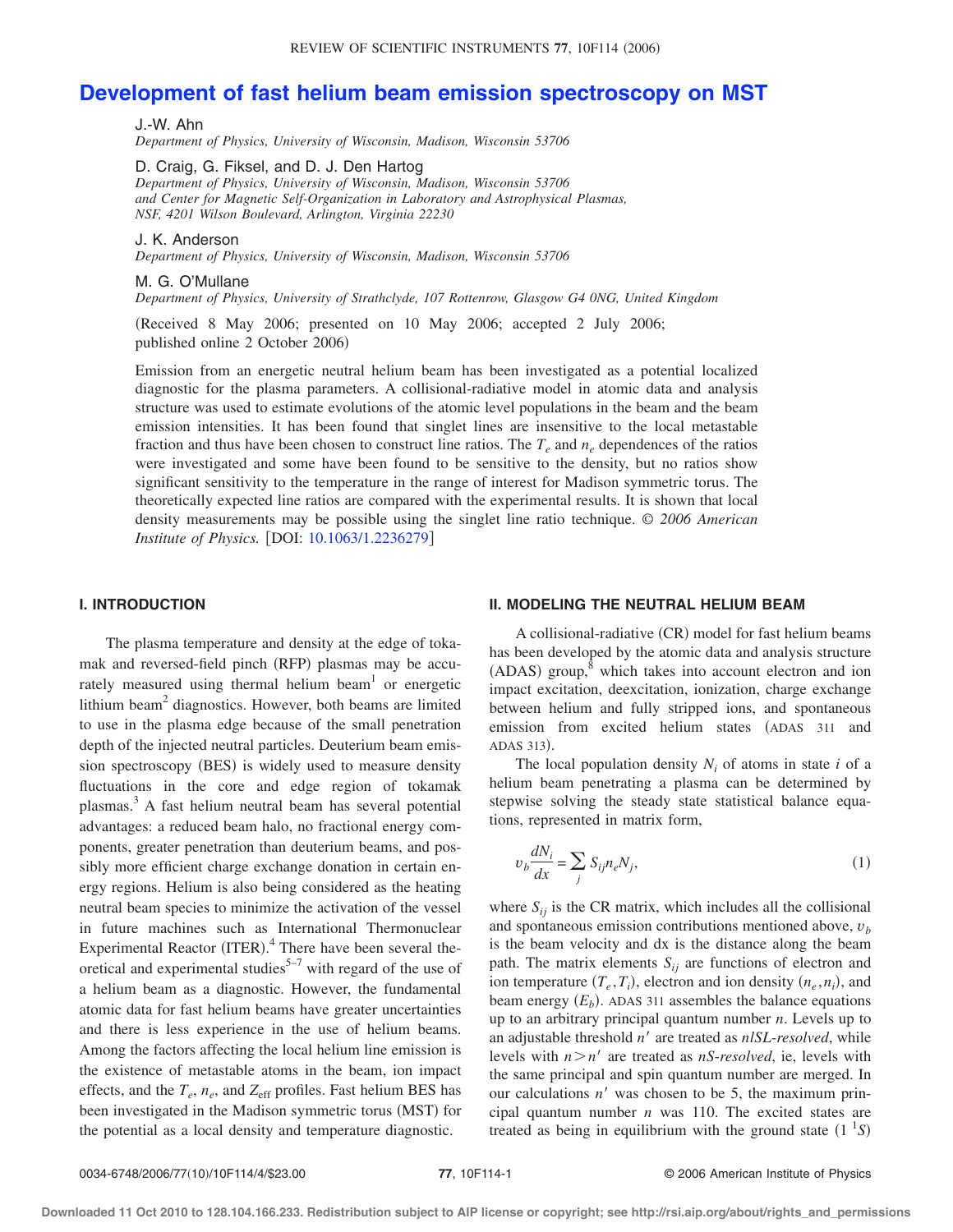and the two metastable states  $(2<sup>1</sup>S$  and  $2<sup>3</sup>S)$ . To calculate the beam attenuation and the nonequilibrium level populations, a set of cross coupled equations is constructed.<sup>8</sup> The cross coupling coefficients take into consideration the influence of stepwise atomic processes. The coupled equations are of the form,

$$
v_b \frac{dN_1}{dx} = -n_e S_1^{-1} sN_1^{-1} s + n_e S_2^{-1} s \to 1^{-1} sN_2^{-1} s
$$
  
+  $n_e S_2^{-3} s \to 1^{-1} sN_2^{-3} s$ ,  

$$
v_b \frac{dN_2^{-1} s}{dx} = n_e S_1^{-1} s \to 2^{-1} sN_1^{-1} s - n_e S_2^{-1} sN_2^{-1} s
$$

$$
+ n_e S_2 \, {}^3S \rightarrow 1 \, {}^1S N_2 \, {}^3S
$$

$$
v_b \frac{dN_2}{dx} = n_e S_1 \,^{1}S \rightarrow 2 \,^{1}S_1 N_1 \,^{1}S + n_e S_2 \,^{1}S_1 N_2 \,^{1}S - n_e S_2 \,^{3}S_1 N_2 \,^{3}S, \tag{2}
$$

where  $N_n$ <sup>25+1</sup>L is the population density of the nonequilibrium state specified by the quantum numbers *n*, *S*, and *L*. The CR cross coupling coefficients are represented by the symbol  $S_n$ <sup>25+1</sup> $L_{n-1}$ <sup>25+1</sup> $L$ , where the subscripts specify the initial and final nonequilibrium levels. The cross coupling coefficients for which the subscript only specifies the initial state, e.g.,  $S_n$ <sup>25+1</sup>L, refer to what can be described as the total loss coefficient from the level  $n^{2S+1}L$ . The total loss coefficient includes the CR ionization rate from the level  $n^{2S+1}L$  as well as the contribution to populating the remaining levels. These nine coefficients are called "generalized collisional-radiative coefficients" (GCRCs). The ADAS code provides the GCRCs for a predefined list of plasma temperatures, densities, and beam energies. Furthermore, for emission lines of interest the so-called "effective beam emission coefficients" (EBECs) for each nonequilibrium level are calculated. These coefficients enable the deduction of the line intensity profiles from the population-density profiles of the nonequilibrium levels.

An analysis code package was developed to numerically solve Eq.  $(2)$  by using GCRCs and EBECs from ADAS. The code solves the coupled equations while moving in small increments along a spatial grid, while employing several ADAS library routines to implement the linear interpolation method to assemble the required coefficients at any point along the grid.

The  $T_e$  and  $n_e$  profiles are measured by the Thomson scattering and far infra-red (FIR) systems, respectively, in MST. The measured  $T_e$  and  $n_e$  profiles, approximated by the following functions, have been used in the modeling:

$$
n_e(r) = [n_e(0) - n_e(a)] \left[ 1 - \left(\frac{r}{a}\right)^3 \right] + n_e(a),
$$
\n
$$
T_e(r) = [T_e(0) - T_e(a)] \left[ 1 - \left(\frac{r}{a}\right)^4 \right] + T_e(a).
$$
\n(3)

The *Z*eff profile in MST is not yet reliably measured, and the constant profile of  $Z_{\text{eff}}=2$  is assumed for the calculation. This introduces errors in the calculated line emission intensity



FIG. 1. (Color online) Evolution of the emission line intensities from each of the three non-equilibrium populations  $(1<sup>1</sup>S, 2<sup>1</sup>S,$  and  $2<sup>3</sup>S)$  for a singlet line (667.8 nm He I) along the helium beam path in a MST plasma:  $T_e(0)$ = 400 eV,  $n_e$ (0) = 1.0 × 10<sup>13</sup> cm<sup>-3</sup>, and  $Z_{eff}$  = 2. The beam content is assumed to consist of 99% of ground population and 1% of metastable population, among which 90%  $2^{3}S$  and 10%  $2^{1}S$  are assumed, on entry to the plasma.

(e.g.,  $\sim$ 23% difference in the line ratio of 667.8 nm He I emission intensity to 492.2 nm intensity and  $\sim$ 8% difference in the ratio of 667.8 to 501.6 nm between  $Z_{\text{eff}}=2$  and  $Z_{\text{eff}}$  $=$  4 flat profile cases) and therefore the measurement of the actual *Z*eff profile is desired for more accurate calculations in the future.

The evolution of the three nonequilibrium levels has been modeled for typical MST discharges with a beam energy of 16.5 keV. The line emission intensity profiles have also been calculated for He I lines in the wavelength region 318.8– 728.1 nm, i.e., for six singlet and six triplet lines. Figure 1 shows the evolution of a singlet line intensity, 667.8 nm He I line, along the beam path. A separate investigation indicates that the contents of the beam on entry to the plasma consist of  $\sim$ 99% ground population and it was used for the modeling as an input.

Modeling indicates that the emission intensity of a triplet line  $(e.g., 587.6 \text{ nm He I})$  is strongly affected by the fraction of metastable atoms. Therefore, the metastable fraction is necessary to calculate the emission intensity of a triplet line but it is only possible by solving statistical balance equations, which requires  $T_e$ ,  $n_e$ , and  $Z_{\text{eff}}$  profiles as inputs. This means that the theoretical estimate of the local line ratio between triplet line intensities is not possible unless there is another way to evaluate local metastable fractions. Triplet line intensities are thus not usable for local plasma parameter measurement such as *Te* and *ne*.

On the other hand, it is seen that the total emission intensity of a singlet line in the plasma core comes mostly  $($ >90%) from the contribution of the ground state atoms  $(see Fig. 1).$  If the small contribution from the metastable atoms to the total intensity is ignored, one does not need to know the metastable fraction to estimate total emission intensity of a singlet line. The  $T_e$  and  $n_e$  dependences of a number of ratios between He I singlet lines have been investigated. It is identified that the ratio of 667.8– 492.2 nm He I lines  $(I_{667}/I_{492})$  would be good for the local density measurement as this ratio is sensitive to the density variation and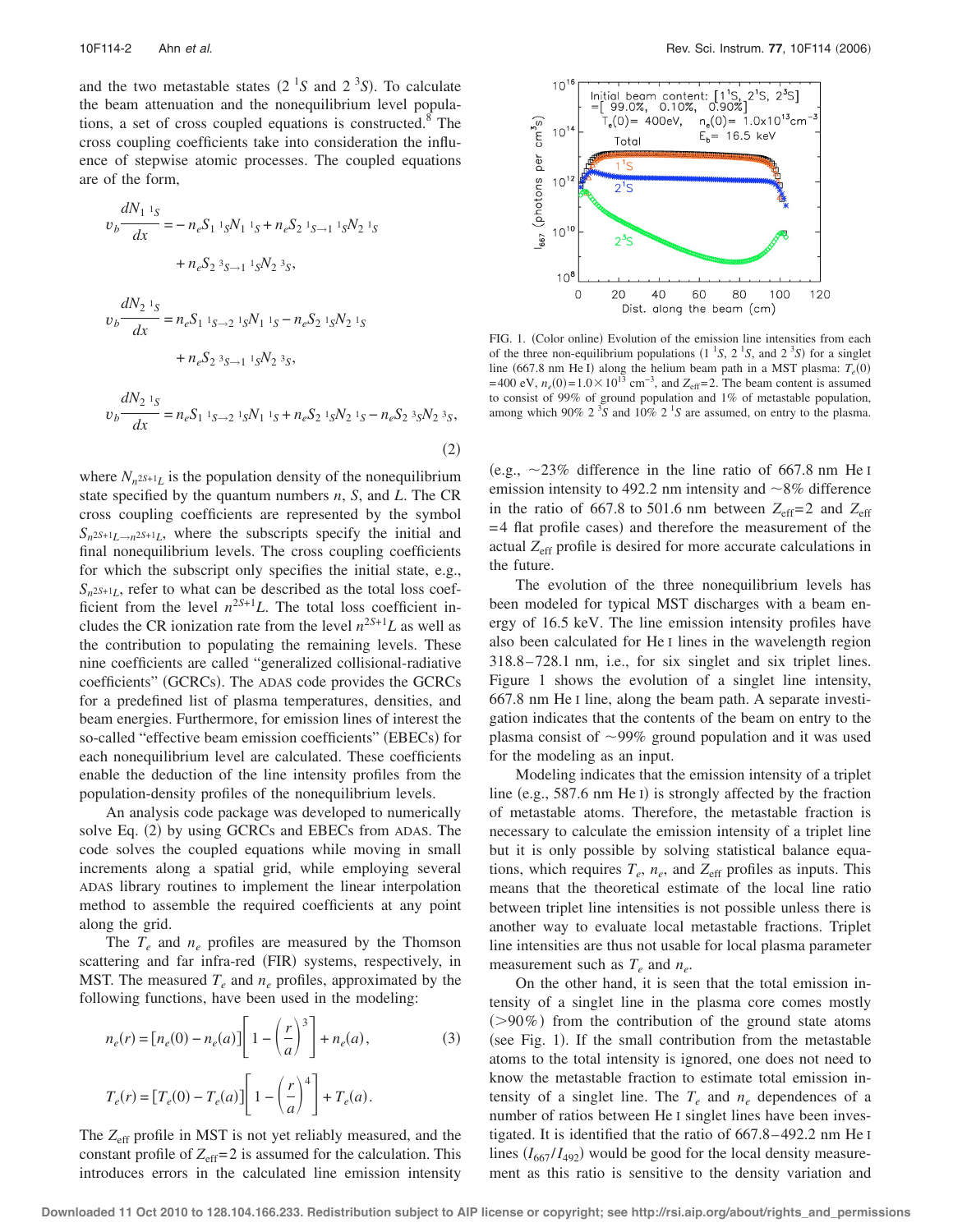

FIG. 2. (Color online) Doppler shifted 501.6 nm He I beam emission line; net beam contribution is represented by the blue line, which is the result when the background channel (red) is subtracted from the beam channel (black). The vertical line represents the wavelength of the non-Doppler shifted 501.6 nm He I line.

very independent of the temperature variation. Unfortunately, no excellent ratio for the local temperature measurement has been identified. All ratios out of six singlet lines in the ADAS database are expected to have weak temperature dependence.

### **III. EXPERIMENTAL RESULTS AND COMPARISON WITH THEORY**

The helium neutral beam was fired into MST plasmas, and the emission light from interactions with plasma particles was observed at a particular spatial point, i.e., at *r*/*a*  $= 0.115$  above the magnetic axis. Figure 2 shows the schematic overview of the diagnostic system. Two optical heads, with viewing angles of 45° and 105°, collect light from the beam as well as background. This allowed simultaneous measurement of the Doppler-shifted (i.e., redshifted for 45° and blueshifted for 105° viewing angles) helium beam emission light at two wavelengths, enabling continuous (data acquisition frequency of 1 MHz and preamplifier bandwidth of 200 kHz) local line ratio measurements such as  $I_{667}/I_{492}$  during the beam duration time. Each optical head consists of two measurements; one for the emission light from the beam and the other for the background light. The background light is subtracted from the beam emission light to yield the net beam contribution. The first wavelength (e.g., 667.8 nm He I) is monitored by two grating monochromators with a photo-multiplier tube (PMT) detector at the exit slit. One monochromator is an  $f/8.6$  Czerny-Turner design with 500 mm focal length (Jarrell-Ash, 1.6 nm/mm dispersion with 1180 g/mm grating). The other is also an  $f/6.5$  Czerny-Turner layout with 500 mm focal length (Acton Research,  $0.75$  nm/mm dispersion with 1800 g/mm grating). The second wavelength (e.g.,  $492.2$  or  $501.6$  nm) is monitored by the ion dynamics spectrometer  $(IDS)$  system,<sup>9</sup> an  $f/10$ Czerny-Turner design with 1000 mm focal length (Jarrell-Ash,  $0.33 \text{ nm/mm}$  dispersion with 1180 g/mm grating). It has two input channels and an array of two 16 output subchannels, each with a PMT detector, to cover a  $\sim$ 2 nm wavelength window. As a result, a total of four channels are employed to simultaneously monitor beam emission and



FIG. 3. Dependence of  $I_{667}/I_{492}$  on the local electron density. The theoretical line ratio was calculated for the upper and lower bounds of the experimentally measured  $T_e$  values. The theoretically anticipated insensitivity of the ratio to the electron temperature could not be confirmed due to the lack of experimental data.

background intensities for two wavelengths of interest. Figure 2 shows an example of Doppler shifted 501.6 nm He I beam emission line. One important advantage of using the line ratio technique is that it does not require an absolute value of line intensity and naturally cancels out the contribution of electron density to the line intensity of each wavelength. The relative calibration of the whole emission detection system was performed with respect to the wavelengths of interest to ensure proper calibration of the detector sensitivity to those wavelengths.

The dependence of various line ratios on local  $T_e$  and  $n_e$ was investigated using data provided by Thomson scattering and FIR systems. Figure 3 shows an experimental line ratio  $(I_{667}/I_{492})$  along with the theoretically predicted ratio for comparison as a function of electron density. The general pattern of the density dependence of the ratio is well reproduced by experiment but the absolute values do not match exactly. This is possibly due to an error in the atomic data associated with the line intensity calculation. Of particular concern is any error in the ion impact excitation cross sections. The error propagation analysis is currently under way by the ADAS group.<sup>10</sup> However, experimental data to check the theoretically expected temperature insensitivity of the ratio  $I_{667}/I_{492}$  is yet to be established. An experimental campaign to investigate the temperature dependence is to be carried out in the near future.

The measured density dependence of the ratio  $I_{667}/I_{492}$ is strong enough (from  $\sim$ 3 to  $\sim$ 8 for  $n_e$   $\sim$  0.7 to  $\sim$  2.0  $\times 10^{13}$  cm<sup>-3</sup>), while the theoretically expected temperature dependence is weak enough  $(<5\%$  for  $T_e \sim 250$  to  $\sim$  830 eV), to be used for the local density measurement. However, the theoretical modeling needs to be improved to better match the experimental result. There has been no singlet ratio identified to have strong enough temperature sensitivity to be used for the local temperature measurement.

#### **IV. SUMMARY AND DISCUSSIONS**

The widely used line ratio technique such as in the thermal helium beam diagnostic cannot be simply reapplied to